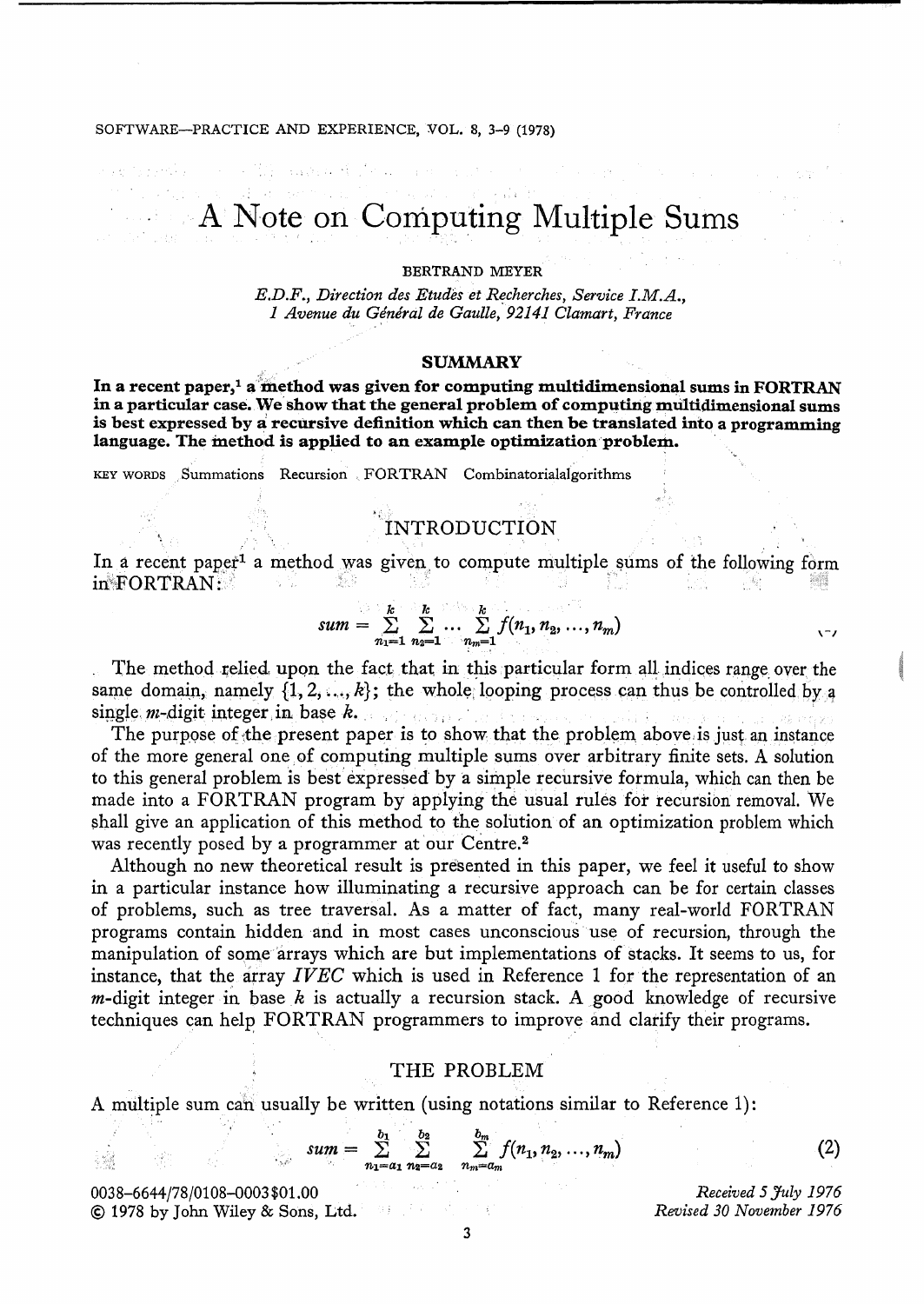#### 4 BERTRAND MEYER  $\sim 100$

where there is no reason for the  $a_i$ 's and  $b_i$ 's to be all equal. Formula (2) can be viewed as a summation over the leaves of a tree of depth *m,* where all internal nodes at a given level  $i (1 < i < m)$  have the same number of sons, the branches to which are labelled  $a_i, a_i + 1, ..., b_i$ . This is shown on Figure 1, where, as in later figures, nodes where the summation has to be performed are marked by squares.



Quite frequently, however, formula (2) is still too restrictive, and many practical problems require performing a summation over an arbitrary set of nodes of a given tree; We shall express f as a function of the sequence of labels from the root to a given node; in particular, it can have a variable number of arguments. Thus, Figure 2 represents the sum:

 $f(5,0,-1)+f(5,0)+f(5,1)+f(6)+f(6,2,0)$ 

The general form of the sum to be performed is:

*sum* = 1: *lex)* u:;eT. cond(x) (3) *Figure* 2. *Tree representation 01 f(5,0,* -1)+1(5,0)+1(5, 1) *+f(6)+f* (6, 2, 0)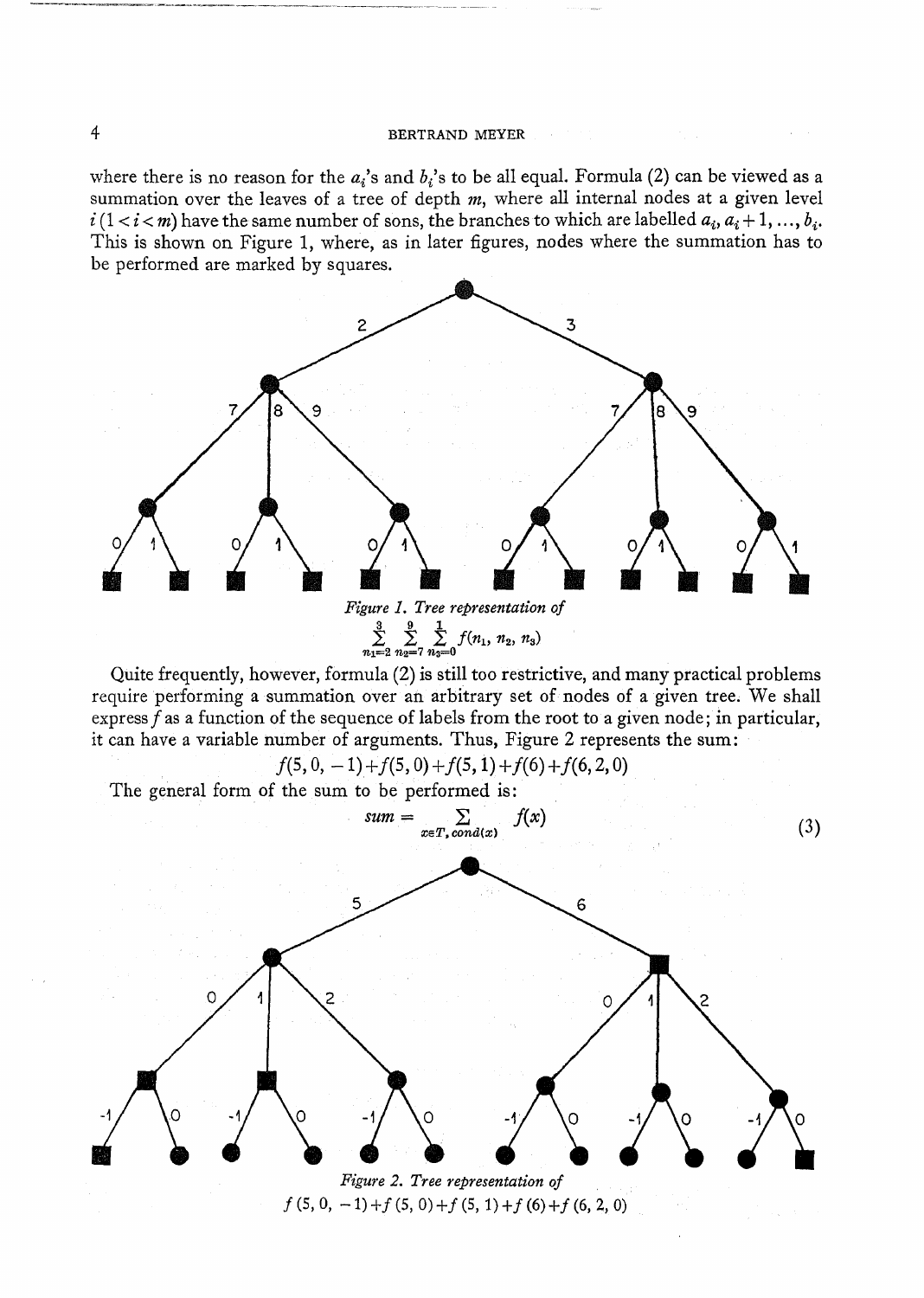where *T* is a tree; *x* will range over the set of nodes in *T* and will be expressed by the sequence of labels from the root:  $x_1, x_2, ..., x_k$ ; and *cond* is a certain condition on *x* which selects the nodes to be taken into account for the summation of  $f$ . We shall restrict ourselves to trees of a given depth, *m*, where all branches at level  $i(1 < i < m)$  are labelled  $a_i, a_i + 1, \ldots, b_i$ ; the method can be easily generalized to any finite tree.

An interesting case occurs when the predicate *cond* is such that  $\text{cond}(n_1, ..., n_k)$  cannot be true whenever  $\text{cond}(n_1, ..., n_h)$  is true for some  $h(1 \leq h \leq k \leq m)$ . We shall say in such a case that *cond* satisfies the 'prefix condition', In such a case, summation only has to be performed over some of the leaves of some subtree of *T* (Figure 3), Formulae (1) and (2) trivially satisfy the prefix condition.



*Figure* 3. *Example of prefix condition* 

#### AN EXAMPLE

As an example, consider the following problem,<sup>2</sup> which arose recently. We want to compute the expected cost of operating a thermal power system so as to satisfy a global power requirement *R.* The system is composed of m 'plants'; plant *i* operates at cost  $C_i$  (i = 1, 2, ..., m), and produces power  $r_{i,j}$  with probability  $P_{i,j}$  (j = 1, 2, ...,  $t_i$ ). Concretely, this means that the different plants will be started in order of increasing cost, and that plant i is composed of  $t_i$  'units' which have a certain probability of breaking down.

Thus, the expected value of operating the system so as to meet the power requirement is given by formula (3) above, where

$$
a_i = 1 \ (i = 1, 2, ..., m)
$$

$$
b_i = t_i \quad (i = 1, 2, ..., m)
$$

$$
(x_1, x_2, ..., x_k) = \left(\prod_{i=1}^k P_{i,x_i}\right) \left(\sum_{i=1}^k C_i r_{i,x_i}\right)
$$

and

$$
cond(x_1, x_2, ..., x_k) \text{ is: } \sum_{i=1}^k r_{i,x_i} \ge R \text{ and } \sum_{i=1}^{k-1} r_{i,x_i} < R
$$

 $\boldsymbol{f}$ 

**LEE a:**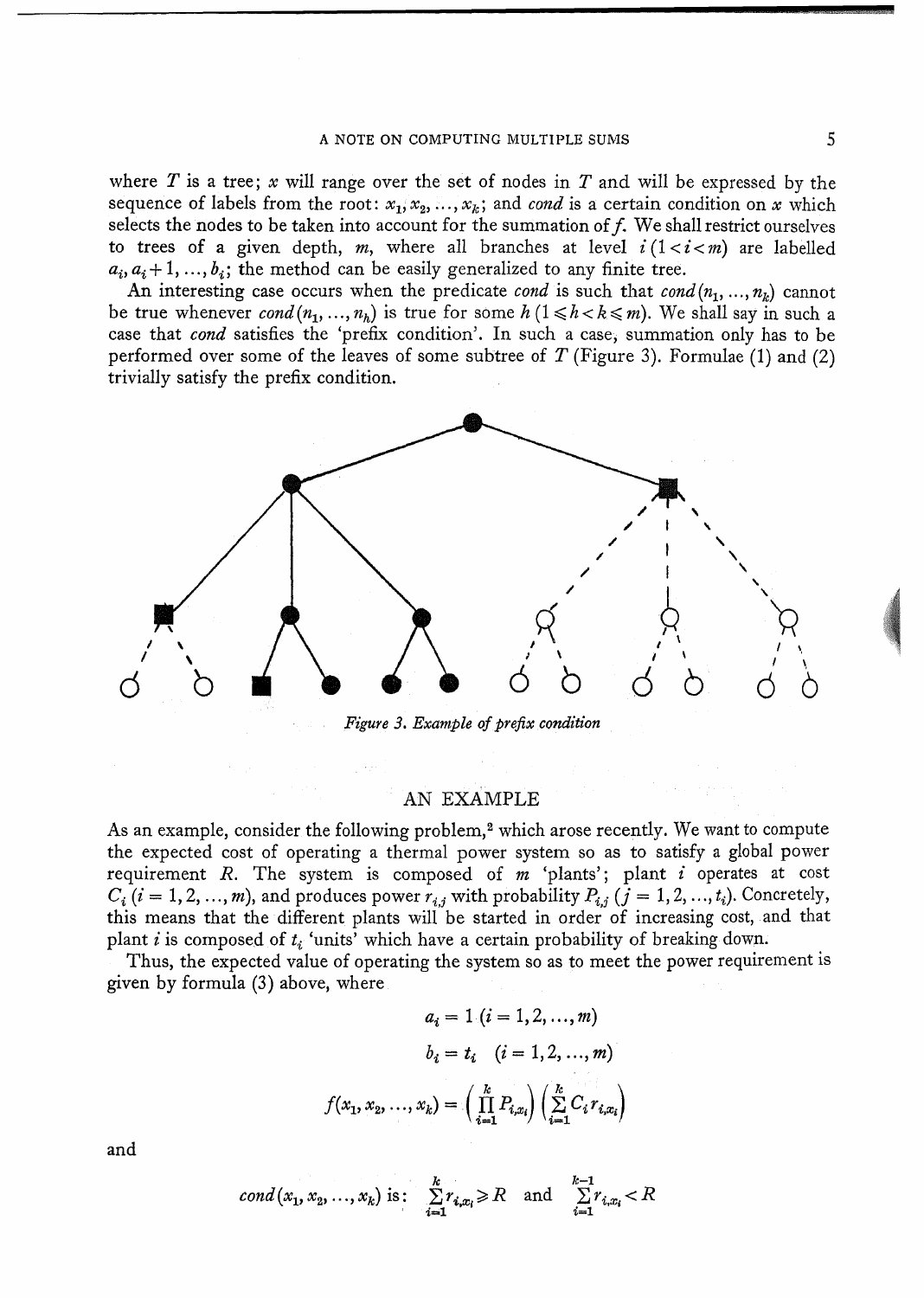#### 6 BERTRAND MEYER

(Note that the way *cond* is expressed shows it satisfies the prefix condition).

As a simple illustrative case, consider the situation shown in Figure 4. There are three plants, each of which consists of a single unit. Let us assume that the powers produced are:

 $r_1 = 2$  for plant 1;  $r_2 = 1$  for plant 2;  $r_3 = 2$  for plant 3

Associated costs are  $C_1$ ,  $C_2$ ,  $C_3$ , which are such that  $C_1 < C_2 < C_3$ : the plants will be started in the order  $1, 2, 3$ . If plants  $1, 2, 3$ , i.e. their single units, have the respective probabilities  $P_1$ ,  $P_2$  and  $P_3$  of being in working order, the powers produced are  $r_1$ ,  $r_2$  and  $r_3$  with proba-<br>bilities  $P_1$ ,  $P_2$  and  $P_3$ , and 0 with probabilities  $1-P_1$ ,  $1-P_2$  and  $1-P_3$ . bilities  $P_1$ ,  $P_2$  and  $P_3$ , and 0 with probabilities  $1-P_1$ ,  $1-P_2$  and  $1-P_3$ .



*Figure* 4. *Tree representation of summation required* 

If we assume that the global power requirement is  $R = 3$ , the admissible configurations are those represented by square nodes on Figure 4, and the expected operating cost to be computed is: *Figure 4. Tree representation of summation required*<br>me that the global power requirement is  $R = 3$ , the admissible con<br>resented by square nodes on Figure 4, and the expected operating<br>:<br> $P_1 P_2(2C_1 + C_2) + P_1(1 - P_2) P_3(2$ 

$$
P_1 P_2 (2C_1 + C_2) + P_1 (1 - P_2) P_3 (2C_1 + 2C_3) + (1 - P_1) P_2 P_3 (C_2 + 2C_3)
$$

## THE METHOD expression and perturbation

Formula (3) can be computed by the following recursive function· definitions (which make use of list arguments such as *list,* of the special' empty list called *NIL,* of the operations *cons (x, list)* which adds object *x* to list *list*, and of conditional expressions of the form **if** *c* then  $e_1$  else  $e_2$ , with value  $e_1$  if condition *c* is true and  $e_2$  otherwise):

$$
sum = s(1, NIL)
$$

where function *s* is defined as **solution**  $\mathbf{r}$  is the set of  $\mathbf{r}$ 

 $\approx k_0$  , positive

$$
s(i, list) = \textbf{if } i > m \textbf{ then } 0
$$
  

$$
\textbf{else } \sum_{j=a_i}^{b_i} s(s, cons(j, list))
$$

and *ss* as

 $ss(i, list) = [\textbf{if } cond(list) \textbf{ then } f(list) \textbf{ else } 0]$  $+s(i+1, list)$  .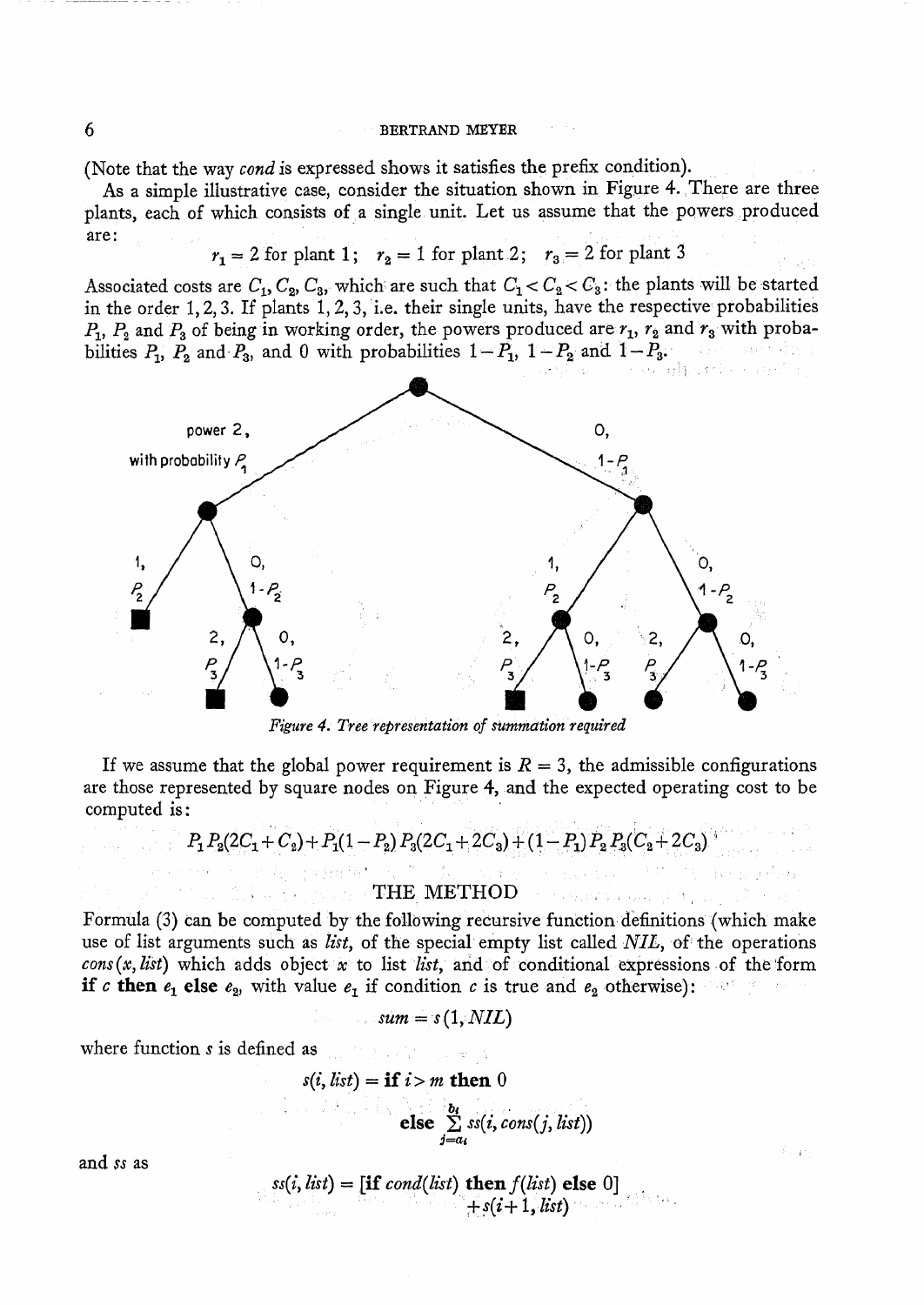If *cond* satisfies the prefix condition, *ss* can be written more simply as

せいこう 現 ステットマッシュ if  $cond(list)$  then  $f(list)$ else  $s(i+1, list)$ 

We shall not give a formal proof of these formulae, which are easy to justify by considering the way the tree is traversed.

In the case of our example, f itself has a recursive definition, so that the definition for the expected cost *expected* can be written as

 $expected = expect(1, R)$ 

where

dia Pilipina Agusto

 $expect(i, x) = \textbf{if } i > m \textbf{ then } 0$ 

else 
$$
\sum_{j=1}^{t_i} P_{i,j} \exp(i,j,x)
$$

and

 $exp(i, j, x) =$  if  $x \le r_{i,j}$  then  $C_i r_{i,j}$ else if  $expect(i+1, x-r_{i,j}) > 0$  then  $C_i r_{i,j} + expect(i+1, x-r_{i,j})$ else 0

#### PROGRAMMING THE METHOD IN FORTRAN

In a language allowing recursion, the above formulae are readily translated into mutually recursive function definitions (the  $\Sigma$ s being replaced by loops in ALGOL, PASCAL, *PL/I, etc, or by further recursive definitions in LISP). In FORTRAN, recursion must be* explicitly programmed using a stack. More precisely:

-mutually recursive function definitions are merged into a single recursive definition;

- -a variable is added to control the nesting level of recursive calls. Here it already exists, *vzz. z.;*
- -each variable, function parameter of function result is replaced by an array, and each array by an array with one more dimension; the extra index will indicate the recursion level;
- -each recursive call is replaced by instructions incrementing the recursion level, initializing array elements which represent function arguments, and then branching to the beginning of the function;
- -each function return is replaced by instructions decrementing the recursion level, updating the stack element representing the function result, exiting if 'the recursion level becomes 0, otherwise leading to the instruction which follows the last recursive call. In general, return labels would have to be stacked (in an array of integers), and function return would be implemented as a computed GOTO; here this will not be necessary since all functions are called from exactly one location.

The application of these rules, with some obvious simplifications, leads to the programs below for the general case (program 1) and for our example case (program 2). F (the function j, which has been assumed to be of type REAL), and COND (the predicate *cond,* of type LOGICAL) have been treated as external FUNCTION subprograms. The second program is more efficient since it uses the prefix condition.

The use of recursion in programming and the methods for transforming recursive programs into iterative ones are further discussed in Reference 3.

 $\label{eq:2} \mathcal{L}_{\text{G}}(\mathbf{y},\mathbf{y}) = \mathcal{L}_{\text{G}}(\mathbf{y},\mathbf{y}) = \mathcal{L}_{\text{G}}(\mathbf{y},\mathbf{y})$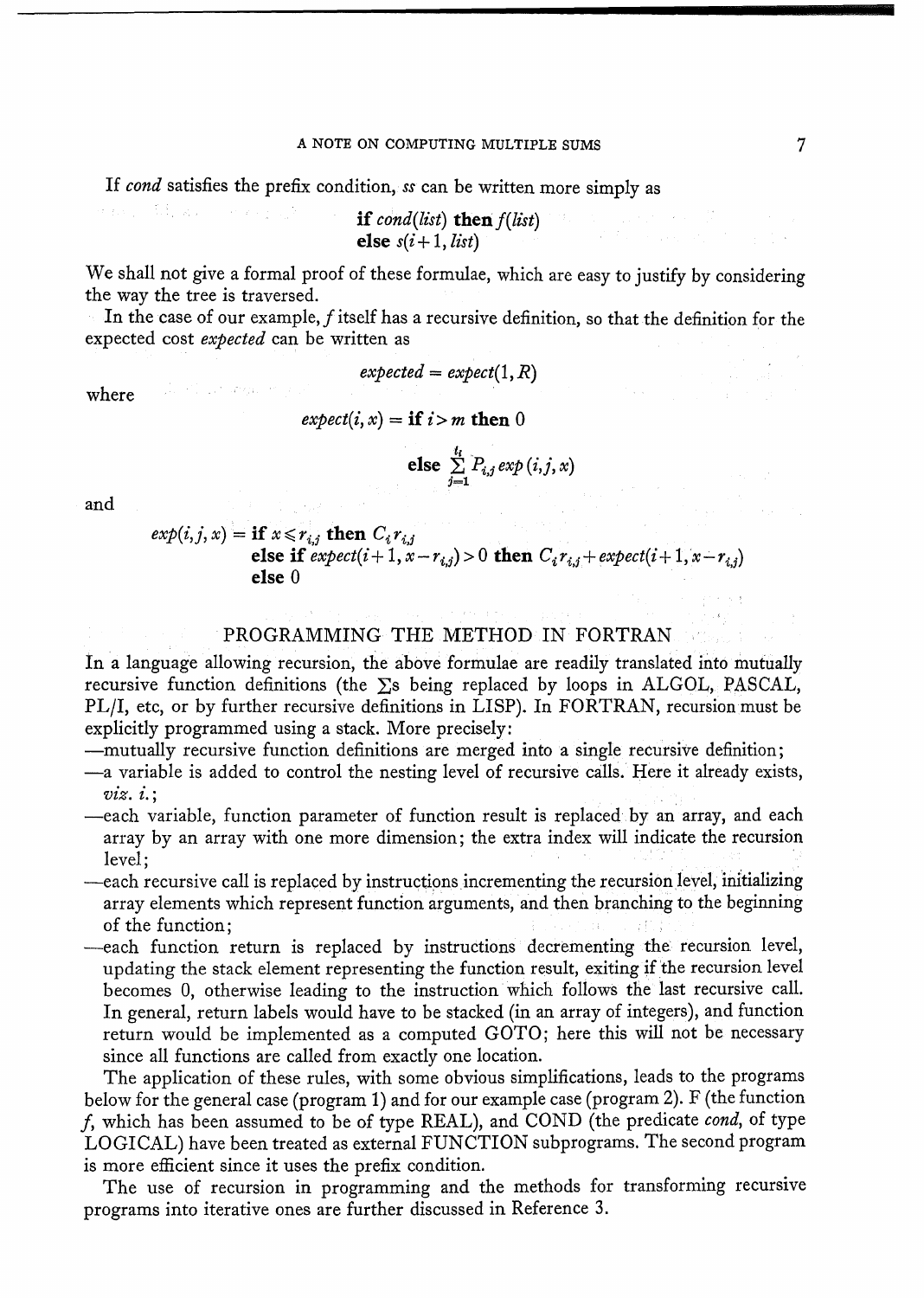#### 8 BERTRAND MEYER

#### ACKNOWLEDGEMENT

We would like to thank Mr. Michel Gondran for helping to render more accessible a more mathematically-oriented first version of this paper.

#### REFERENCES

- 1. A. J. Guttmann, (Multi-dimensional summations in FORTRAN', *Software-Practice and Experience,*  6,221-224 (1976).
- 2. B. Meyer, 'Un probleme recursif', *Bulletin du Centre de Calcul des Etudes et Recherches,* 40, EDF, Clamart (1976).

a la

3. B. Meyer and C. Baudoin, *Methodes de Programmation,* Paris, Eyrolles, to appear, 1978.

#### APPENDIX

#### *Programs*

|              | REAL FUNCTION SUM (M, F, COND, A, B, LIST)                                |
|--------------|---------------------------------------------------------------------------|
| C            | ** COMPUTE THE SUM OF FUNCTION F OVER THE SET OF I-TUPLES $(I < = M)$ *** |
|              | ** WITH CHARACTERISTIC FUNCTION COND AND LIMITS A(I), B(I)<br>***         |
|              | INTEGER M, $A(M)$ , $B(M)$ , $LIST(M)$                                    |
|              | EXTERNAL F, COND                                                          |
|              | REAL F                                                                    |
|              | LOGICAL COND                                                              |
|              | ** ARRAY LIST WILL REPRESENT THE RECURSION STACK                          |
| C.           | ** COND(LIST, I) IS COND APPLIED TO THE FIRST I ELEMENTS OF ARRAY LIST    |
| $\mathbf C$  | ** F(LIST, I) IS F APPLIED TO THE FIRST I ELEMENTS OF ARRAY LIST          |
| $\mathbf C$  |                                                                           |
|              | $SUM = 0$                                                                 |
|              | $I = 0$                                                                   |
| $\mathsf{C}$ |                                                                           |
| $\mathbf C$  | ***** DEPTH-FIRST DESCENT<br>*****                                        |
| 100          | IF (I.EQ.M) GOTO 200                                                      |
|              |                                                                           |
|              | $I = I+1$                                                                 |
|              | $LIST(I) = A(I)$                                                          |
|              | GOTO 100                                                                  |
| $\mathbf C$  |                                                                           |
| $\mathbf C$  | ***** BACKTRACK *****                                                     |
| 200          | <b>CONTINUE</b>                                                           |
| $\mathbf C$  | ***** HERE I < = M AND LIST(I) < = B(I) *****                             |
|              | IF (COND(LIST, I)) SUM = $SUM + F(LIST, I)$                               |
|              | $LIST(I) = LIST(I) + 1$                                                   |
|              | IF $(LIST(I),LE.B(I))$ GOTO 100                                           |
|              | $I = I - 1$                                                               |
|              | IF (I.GT.0) GOTO 200                                                      |
| $\mathbf C$  |                                                                           |
| 1000         | <b>RETURN</b>                                                             |

 $\epsilon$  )  $\epsilon$ 

END

e ancara constit

 $\label{eq:2.1} \frac{1}{\sqrt{2}}\int_{\mathbb{R}^2}\frac{1}{\sqrt{2}}\left(\frac{1}{\sqrt{2}}\right)^2\left(\frac{1}{\sqrt{2}}\right)^2\left(\frac{1}{\sqrt{2}}\right)^2\left(\frac{1}{\sqrt{2}}\right)^2\left(\frac{1}{\sqrt{2}}\right)^2\left(\frac{1}{\sqrt{2}}\right)^2.$ 

 $\label{eq:1} \mathcal{L}^{\mathcal{A}}(\mathcal{A},\mathcal{L}^{\mathcal{A}}_{\mathcal{A}}) = \mathcal{L}^{\mathcal{A}}_{\mathcal{A}}(\mathcal{A},\mathcal{L}^{\mathcal{A}}_{\mathcal{A}}) = \mathcal{L}^{\mathcal{A}}_{\mathcal{A}}(\mathcal{A},\mathcal{L}^{\mathcal{A}}_{\mathcal{A}})$ 

 $\frac{1}{2}$  ,  $\frac{1}{2}$  ,  $\frac{1}{2}$ 

 $\sim$   $\sim$